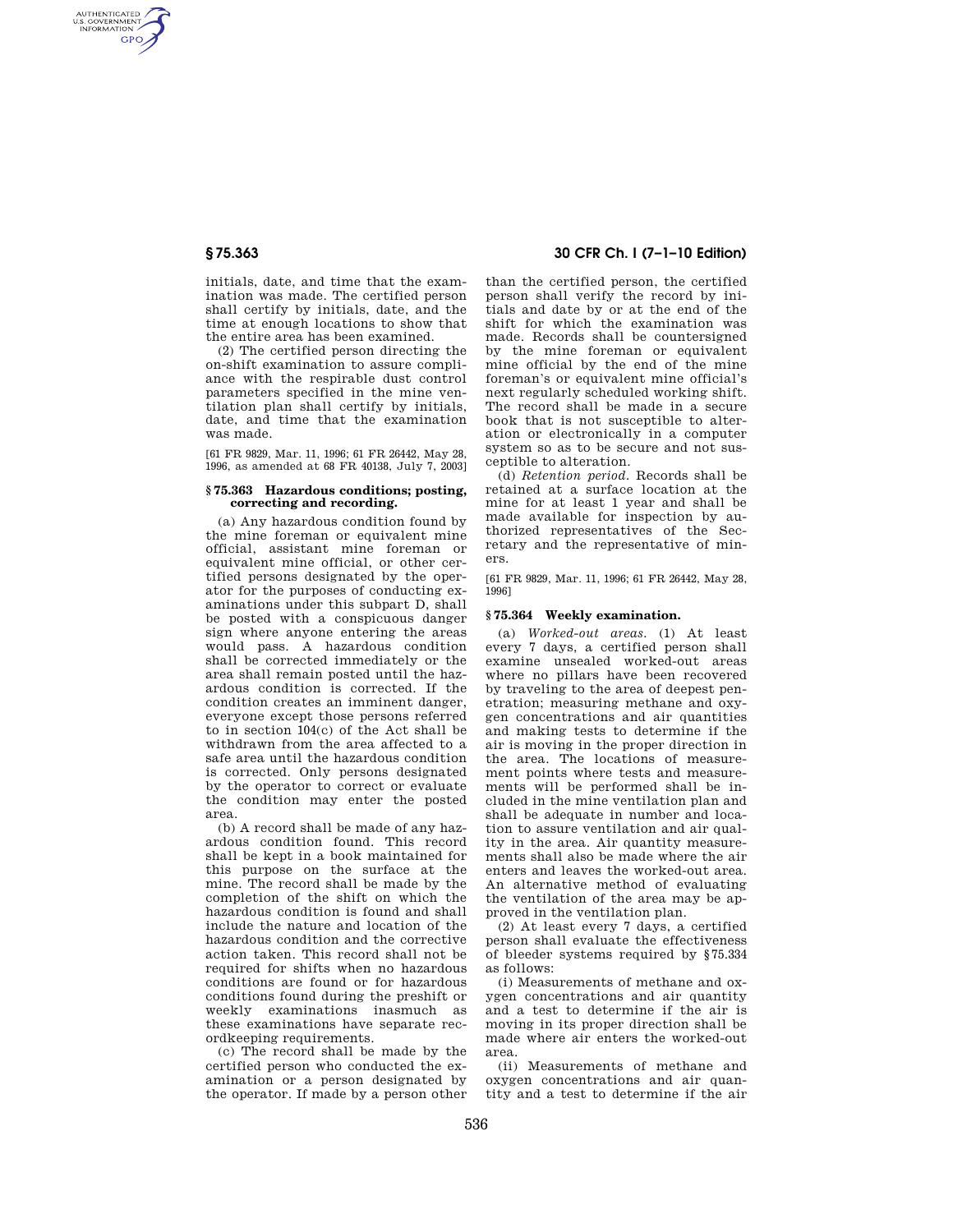## **Mine Safety and Health Admin., Labor § 75.364**

is moving in the proper direction shall be made immediately before the air enters a return split of air.

(iii) At least one entry of each set of bleeder entries used as part of a bleeder system under §75.334 shall be traveled in its entirety. Measurements of methane and oxygen concentrations and air quantities and a test to determine if the air is moving in the proper direction shall be made at the measurement point locations specified in the mine ventilation plan to determine the effectiveness of the bleeder system.

(iv) In lieu of the requirements of paragraphs  $(a)(2)(i)$  and  $(iii)$  of this section, an alternative method of evaluation may be specified in the ventilation plan provided the alternative method results in proper evaluation of the effectiveness of the bleeder system.

(b) *Hazardous conditions.* At least every 7 days, an examination for hazardous conditions at the following locations shall be made by a certified person designated by the operator:

(1) In at least one entry of each intake air course, in its entirety, so that the entire air course is traveled.

(2) In at least one entry of each return air course, in its entirety, so that the entire air course is traveled.

(3) In each longwall or shortwall travelway in its entirety, so that the entire travelway is traveled.

(4) At each seal along return and bleeder air courses and at each seal along intake air courses not examined under §75.360(b)(5).

(5) In each escapeway so that the entire escapeway is traveled.

(6) On each working section not examined under §75.360(b)(3) during the previous 7 days.

(7) At each water pump not examined during a preshift examination conducted during the previous 7 days.

(c) *Measurements and tests.* At least every 7 days, a certified person shall—

(1) Determine the volume of air entering the main intakes and in each intake split;

(2) Determine the volume of air and test for methane in the last open crosscut in any pair or set of developing entries or rooms, in the return of each split of air immediately before it enters the main returns, and where the air leaves the main returns; and

(3) Test for methane in the return entry nearest each set of seals immediately after the air passes the seals.

(d) Hazardous conditions shall be corrected immediately. If the condition creates an imminent danger, everyone except those persons referred to in §104(c) of the Act shall be withdrawn from the area affected to a safe area until the hazardous condition is corrected.

(e) The weekly examination may be conducted at the same time as the preshift or on-shift examinations.

(f) (1) The weekly examination is not required during any 7 day period in which no one enters any underground area of the mine.

(2) Except for certified persons required to make examinations, no one shall enter any underground area of the mine if a weekly examination has not been completed within the previous 7 days.

(g) *Certification.* The person making the weekly examinations shall certify by initials, date, and the time that the examination was made. Certifications and times shall appear at enough locations to show that the entire area has been examined.

(h) *Recordkeeping.* At the completion of any shift during which a portion of a weekly examination is conducted, a record of the results of each weekly examination, including a record of hazardous conditions found during each examination and their locations, the corrective action taken, and the results and location of air and methane measurements, shall be made. The results of methane tests shall be recorded as the percentage of methane measured by the examiner. The record shall be made by the person making the examination or a person designated by the operator. If made by a person other than the examiner, the examiner shall verify the record by the initials and date by or at the end of the shift for which the examination was made. The record shall be countersigned by the mine foreman or equivalent mine official by the end of the mine foreman's or equivalent mine official's next regularly scheduled working shift. The records required by this section shall be made in a secure book that is not